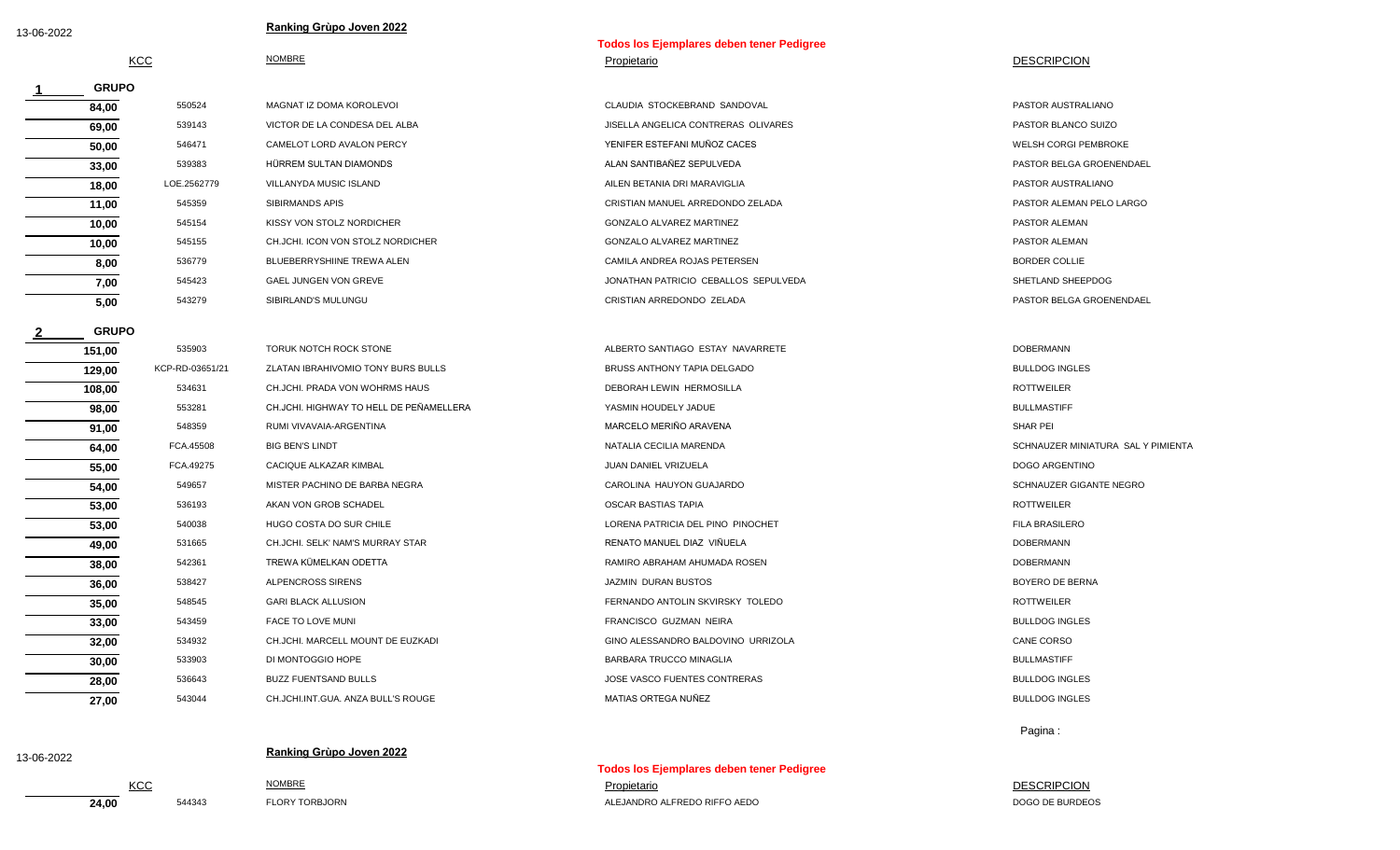|            | <b>GRUPO</b> |          |                                            |                                                  |                                |
|------------|--------------|----------|--------------------------------------------|--------------------------------------------------|--------------------------------|
|            | 104,00       | 544050   | <b>SCOTIA'S PRIDE BAHIR</b>                | LISSETTE VAILLANT MANTERO                        | <b>SCOTTISH TERRIER</b>        |
|            | 71,00        | 540945   | CH.JCHI. JACKSON DE RED MOUNTAIN           | ROBERTO SEBRIAN RANGEL                           | AMERICAN STAFFORDSHIRE TERRIER |
|            | 62,00        | FCA.6622 | ZESTY ZESTY ZESTY ELEERRE                  | <b>LAURA ROSENTAL</b>                            | <b>JACK RUSELL TERRIER</b>     |
|            | 39,00        | 541995   | CH.JCHI. DINA DE CANROVA                   | CARLOS ROJAS VALENZUELA                          | <b>BULL TERRIER</b>            |
|            | 32,00        | 541212   | X-MEN OF MON CHERIE                        | MARIO ARTURO DI VANNI MONTALBA                   | FOX TERRIER WIRE HAIR          |
|            | 31,00        | 544377   | SADI DE CANROVA                            | YERKO CHANDIA ACUÑA                              | <b>BULL TERRIER</b>            |
|            | 28,00        | 534255   | CH.JCHI. TEGO AGNEAUBULL                   | PATRICIO MANUEL GRACIA LAGOS                     | STAFFORDSHIRE BULL TERRIER     |
|            | 28,00        | 552246   | <b>D-CITY DEVIL'S DEAL</b>                 | RUBEN ALEJANDRO ROJAS MANSO                      | <b>BULL TERRIER</b>            |
|            | 27,00        | 538331   | JOROPO DYNASTY GUARAPITA                   | CARLOS ALBERTO CORONADO BARBOZA                  | STAFFORDSHIRE BULL TERRIER     |
|            | 24,00        | 541153   | <b>BILLIE JEAN KING BULLS</b>              | LUIS ALBERTO BOZO FUENTES                        | <b>BULL TERRIER</b>            |
|            | 23,00        | 540937   | ALICIA DE RED MOUNTAIN                     | ROBERTO SEBRIAN RANGEL                           | AMERICAN STAFFORDSHIRE TERRIER |
|            | 14,00        | 544381   | CHEMIN DE L'AMOUR                          | NILO EDUARDO VELASQUEZ AVILA                     | YORKSHIRE TERRIER              |
|            | 12,00        | 542709   | THANOS OF MON CHERIE                       | MARIO ARTURO DI VANNI MONTALBA                   | FOX TERRIER WIRE HAIR          |
|            | 12,00        | 551998   | KING OF THE RING PREEMINENT WHITE DOG      | FREDDY EDGARDO SEGOVIA FERNANDEZ                 | WEST HIGHLAND WHITE TERRIER    |
|            | 11,00        | 538330   | JOROPO DYNASTY PARCHITA                    | ANTONIO OSORIO MUÑOZ                             | STAFFORDSHIRE BULL TERRIER     |
|            | <b>GRUPO</b> |          |                                            |                                                  |                                |
|            | 22,00        | 546371   | INAMORATA CENERENTOLAPL                    | MARCELO MUÑOZ FLORES                             | DACHSHUND MINIATURA PELO DURO  |
|            | 15,00        | 544311   | CH.JCHI. LITTL FUT OUR DREAM               | CONSTANZA NICOL ROMAN MORA                       | DACHSHUND MINIATURA PELO LARGO |
|            | 9,00         | 552147   | CARLINA CHEKY'S HOJANMIT                   | JOSE ALEJANDRO VILCHE CASTRO                     | DACHSHUND MINIATURA PELO CORTO |
|            | 8,00         | 542052   | <b>JUANITA PRICE CHAMPESTRE</b>            | JORGE IGNACIO CARREÑO LEGUÍA                     | DACHSHUND MINIATURA PELO CORTO |
|            | 3,00         | 542307   | LAIN VON BILLOW                            | JOSE ALEJANDRO VILCHE CASTRO                     | DACHSHUND MINIATURA PELO DURO  |
|            | <b>GRUPO</b> |          |                                            |                                                  |                                |
|            | 111,00       | 541961   | KAITO VON HAUSSMAN                         | JUAN PIO MILANO RUIZ                             | SHIBA INU                      |
|            | 76,00        | 543020   | SASHIMI AFMAU ANAY                         | VANESSA XIMENA LORCA VASQUEZ                     | <b>AKITA INU</b>               |
|            | 35,00        | 541720   | MIKITA MONTAÑA BLANCA                      | VALERIA MARQUEZ OYARCE                           | SIBERIAN HUSKY                 |
|            | 28,00        | 541092   | THE GOAT VON DABUSO                        | OLIVER ESTEBAN TORREJON SANHUEZA                 | AKITA AMERICANO                |
|            | 23,00        | 543458   | CH.JCHI. JUST LIKE MAGIC JULIENNE KUPALPAN | MARIA IGNACIA LEON CLAVERIA                      | <b>BASENJI</b>                 |
|            | 22,00        | 533865   | CH.JCHI. O-DAMON AFMAU ANAY                | VANESSA XIMENA LORCA VASQUEZ                     | AKITA INU                      |
|            | 22,00        | 541965   | JOMEI VON HAUSSMAN                         | RAMON PODESTA VALENZUELA                         | SHIBA INU                      |
|            | 22,00        | 542404   | KEFLA DEL SUZAKU ARAUCANO                  | MARCOS DAVID FERNANDEZ MERCADO                   | AKITA AMERICANO                |
|            |              |          |                                            |                                                  | Pagina:                        |
| 13-06-2022 |              |          | Ranking Grùpo Joven 2022                   |                                                  |                                |
|            |              |          |                                            | <b>Todos los Ejemplares deben tener Pedigree</b> |                                |
|            | <b>KCC</b>   |          | <b>NOMBRE</b>                              | Propietario                                      | <b>DESCRIPCION</b>             |
|            | 18,00        | 540232   | JACOB DON SEBASTIAN                        | <b>GLORIA RAMOS AHUMADA</b>                      | <b>POMERANIA</b>               |
|            | 18,00        | 541091   | M&M PORTOVINA VON DABUSO                   | PABLO ANTONIO ARANEDA DIAZ                       | AKITA AMERICANO                |

**10,00** 535855 CH.JCHI. COLO COLO KONA PIREN SALASKAN MALAMUTE ISMAEL EDUARDO CORNEJO SEPULVEDA **9,00** 532579 PORTOVIÑA LEXUS **PORTOVIÑA LEXUS PABLO ANTONIO ARANEDA DIAZ** PABLO ANTONIO ARANEDA DIAZ **13,00** 543449 ODIN MASCOPOLITAN DAVID INOSTROZA CARREÑO POMERANIA

**9,00** 538321 VOLMAAN PENNY HOFSTADTER SEBASTIAN FERNANDO ATENAS GALLEGUILLOS AKITA AMERICANO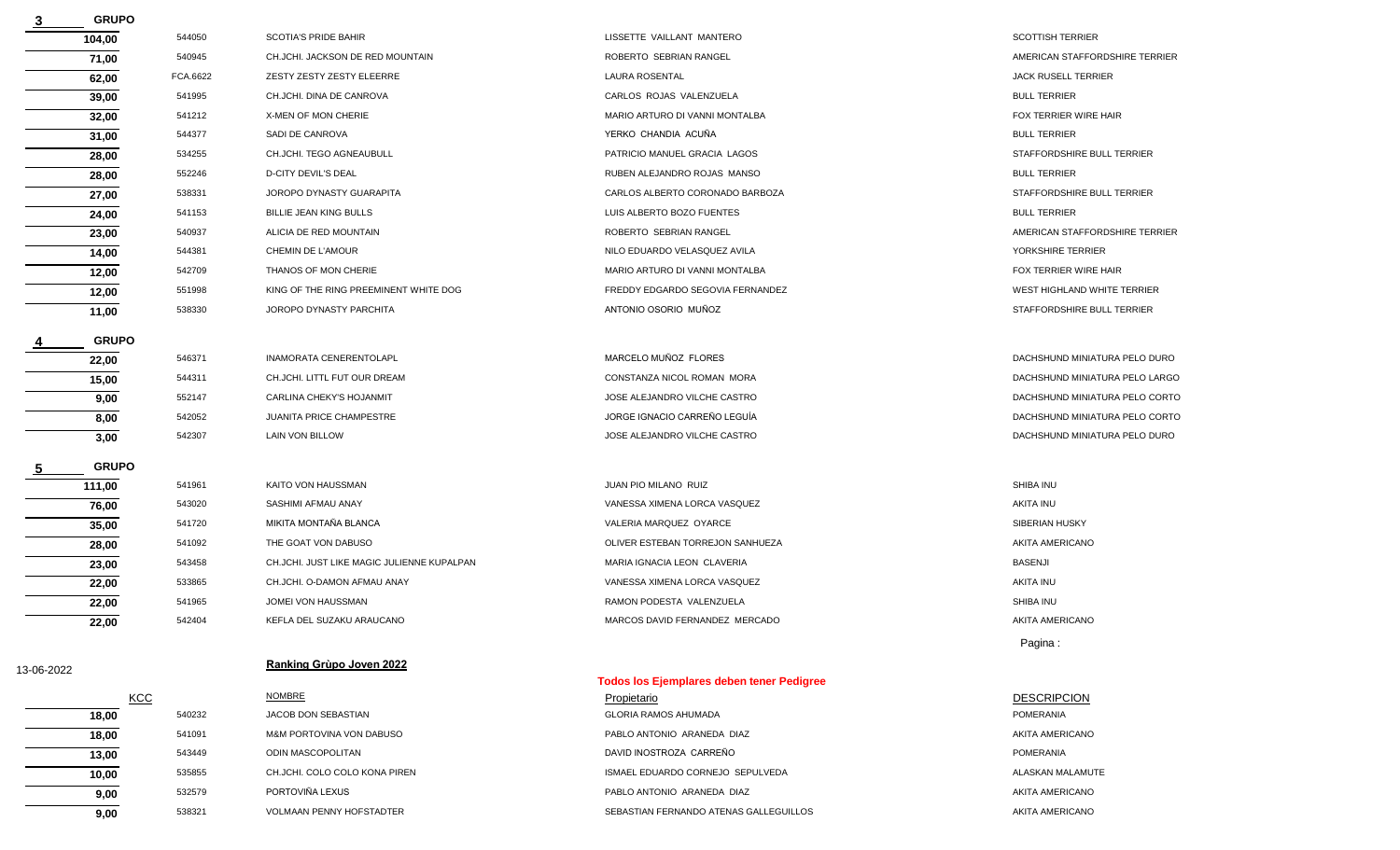|            | 9,00         | 544866          | ORIÓN DEL MANALLAY                               | CINDY MUNOZ CUADROS                              | ALASKAN MALAMUTE                |
|------------|--------------|-----------------|--------------------------------------------------|--------------------------------------------------|---------------------------------|
|            | <b>GRUPO</b> |                 |                                                  |                                                  |                                 |
|            | 11,00        | 541749          | MADU IGNACIO NACATOMY                            | CLAUDIO IGNACIO MADUAT ABURTO                    | <b>BEAGLE</b>                   |
|            | 9,00         | FCA.149         | NATALIO DEL CAVE CANEM                           | CLAUDIO ANDRES QUINTANILLA LIZAMA                | PEQUEÑO BASSET GRIFÓN VANDEANO  |
|            | 4,00         | 535270          | MÍSTICO NORTH-STAR                               | RICARDO JIMMY PRADO ACEVEDO                      | <b>BEAGLE</b>                   |
|            | 2,00         | RG/RSA/21/03012 | CHAMPION'S LINE & NORTH-STAR BEGONA              | RICARDO JIMMY PRADO ACEVEDO                      | <b>BEAGLE</b>                   |
|            | <b>GRUPO</b> |                 |                                                  |                                                  |                                 |
|            | 14,00        | 539563          | AUTANA, S BLUE DEL VENDAVAL CHILE                | HELMIS VILLALBA GUEVARA                          | <b>KURZHAAR</b>                 |
|            | 10,00        | FCA.8938        | AN GREY EXCELLIUM'S SILVER SHADOWS OF THE        | MARIELA ANDREA AGUER                             | WEIMARANER                      |
|            | 7,00         | 543344          | CH.JCHI. PAGU MAILEN ELUNEY 2021 DO BALACO BRACO | ALDO ABNER CASTRO LOPEZ                          | <b>KURZHAAR</b>                 |
|            | 5,00         | 553787          | ATHOS SONS OF HUNTERS PASSARO DA NOITE           | DIEGO HERMOSO ZORRILLA                           | SETTER GORDON                   |
|            | 3,00         | LER.29521       | SPIRIT DE BORQUIZ HOUSE                          | CECILIA PRADO RODRIGUEZ                          | <b>POINTER</b>                  |
|            | <b>GRUPO</b> |                 |                                                  |                                                  |                                 |
|            | 38,00        | 537893          | <b>DUBROVNIK'S NUTELLA</b>                       | MARIA LORENA LASNIBAT REHBEIN                    | <b>LABRADOR RETRIEVER</b>       |
|            | 23,00        | KCP-RD-03640/21 | OLENKA CARRANZAS                                 | JUAN ANTONIO CARRANZA ZEGARRA                    | <b>COCKER SPANIEL INGLES</b>    |
|            | 12,00        | RG/SPB/21/00002 | LITTLE WORLD DOG'S LENON                         | DANIELA RAMOS BUENO                              | <b>COCKER SPANIEL AMERICANO</b> |
|            | 10,00        | 536801          | DUBROVNIK'S TOM                                  | JUAN PIO MILANO RUIZ                             | LABRADOR RETRIEVER              |
|            | 7,00         | FCA.62230       | <b>SKY GOLD SHERLOCK</b>                         | DANITZA TELLO FABIA                              | <b>GOLDEN RETRIEVER</b>         |
|            | 6,00         | 533738          | EMILY THE BLACK STAR DE G'BAU                    | MARCELA BAUDET GONZALEZ                          | LABRADOR RETRIEVER              |
|            | 6,00         | 539244          | CHILESTOLZ TYSON KIDD                            | RODRIGO ANTONIO SANTILLAN VILLALOBOS             | <b>GOLDEN RETRIEVER</b>         |
|            | 6,00         | FCA.62443       | RUFINO DE ARERUNGUA                              | <b>JOSE MARIA MATTOS</b>                         | <b>GOLDEN RETRIEVER</b>         |
|            | 4,00         | 542801          | MADISON OF GOLDEN ELUNEY                         | ALDO ABNER CASTRO LOPEZ                          | <b>GOLDEN RETRIEVER</b>         |
|            | 4,00         | 545518          | GIOGIA DELL' COILLE MARIA BELEN                  | JUAN PIO MILANO RUIZ                             | COCKER SPANIEL AMERICANO        |
|            | <b>GRUPO</b> |                 |                                                  |                                                  |                                 |
|            | 60,00        | KCP-RD-01033/21 | EL YOC DORO                                      | SMITH ROBBEN SILUPU ALBORNOZ                     | POODLE STANDARD BLANCO          |
|            |              |                 |                                                  |                                                  | Pagina:                         |
| 13-06-2022 |              |                 | Ranking Grùpo Joven 2022                         | <b>Todos los Ejemplares deben tener Pedigree</b> |                                 |
|            |              | <b>KCC</b>      | <b>NOMBRE</b>                                    | <b>Propietario</b>                               | <b>DESCRIPCION</b>              |
|            | 59,00        | FCA.20423       | CHEZAMI BIJOU BLANC                              | PAMELA QUINTANA GUEVARA                          | <b>BICHON FRISE</b>             |
|            | 48,00        | RG/RJG/21/03292 | PRIME MOON WILD IS THE WIND                      | EDUARDO LEOCADIO TEIXEIRA                        | SHIH TZU                        |
|            | 47,00        | 540642          | GIOGIA DELL' COILLE URIEL                        | JUAN PIO MILANO RUIZ                             | POODLE STANDARD NEGRO           |
|            | 39,00        | 537816          | CH.JCHI. FERTOMBULL PEPITA                       | YASMIN HOUDELY JADUE                             | <b>BULLDOG FRANCES</b>          |
|            | 37,00        | 552097          | LA TERRA BLANCA LUCIANO VALENTINO                | ELISABETH DEL CARMEN ARAYA ROJAS                 | <b>BICHON FRISE</b>             |
|            | 36,00        | 534494          | ARETHA OF MON CHERIE                             | MARIO ARTURO DI VANNI MONTALBA                   | POODLE TOY                      |
|            | 30,00        | 545565          | AGA'S DYNASTY TETSUKO UMEZAWA                    | DIANA PATRICIA ORTIZ MESA                        | SHIH TZU                        |
|            | 26,00        | 538023          | CHILESTOLZ BLUE MARINA                           | RODRIGO ANTONIO SANTILLAN VILLALOBOS             | <b>MALTES</b>                   |
|            | 25,00        | FCA.22078       | EROS DE QUINCE REINAS                            | OSVALDO GATTI                                    | MALTES                          |
|            | 13,00        | 536615          | ANNABELLA VON KUNSFER                            | MONICA KUNSTMANN FERRETTI                        | <b>PUG</b>                      |
|            | 11,00        | 538025          | CHILESTOLZ LIILY LE-CLAIRE                       | RODRIGO ANTONIO SANTILLAN VILLALOBOS             | <b>MALTES</b>                   |